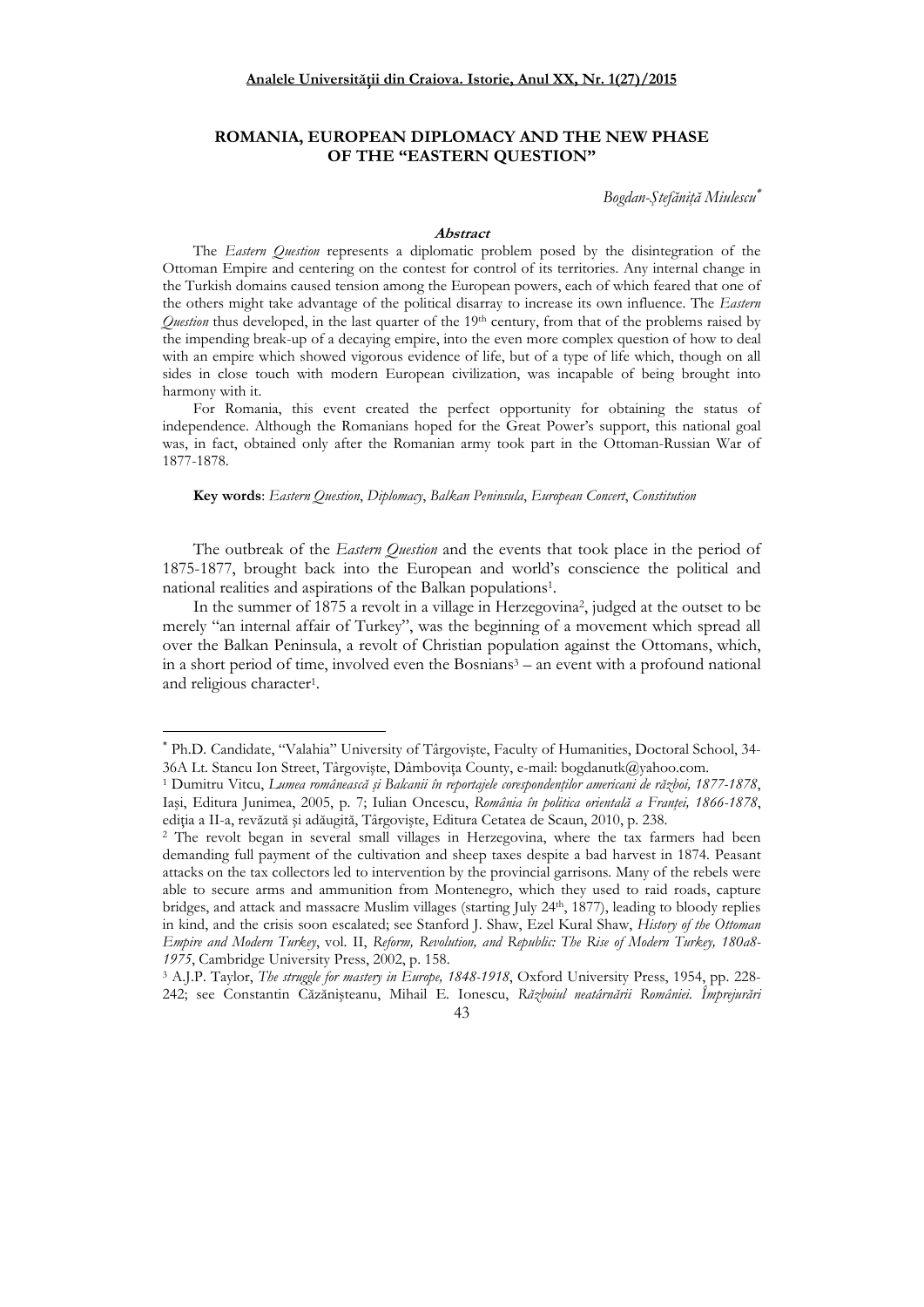## Analele Universității din Craiova. Istorie, Anul XX, Nr. 1(27)/2015

Grand Vezir, Ethem Pasha, sent negotiators to talk with the rebels, promising to solve all their problems, if only they laid down their arms, but the rebels felt they could get better terms by appealing directly to the foreign consuls in the area, complaining in particular of high taxes, forced labor, and the continued feudal attitudes of the great landowners. Within a short time, the revolt spread to all parts of Bosnia and Herzegovina. Arms came mainly from Habsburg territory in Hungary and Dalmatia, since the Russian leaders were too divided on what should be done. Prime Minister Gorchakov opposed Ignatiev's efforts, in the fear that they would only upset the European balance and lead to new troubles, while the Pan-Slavs in Russia and certain military elements strongly supported the ambassador<sup>2</sup>.

Emerged due to internal crisis of the Ottoman Empire, the revolt constituted a starting point for the entire Balkan Peninsula, and a main point of interest for the Great Powers<sup>3</sup>. Once again, they had to face national issues in the Southeastern Europe, and obviously, the desires of the populations still under Ottoman leadership<sup>4</sup> . In this new phase of the *Eastern Question*, the attitude of the Great Powers was different and was portraited by every state involved<sup>5</sup>, due to its interests and maintaining Europe's ballance<sup>6</sup>.

Although Austro-Hungary, Russia and Germany wanted, for different reasons, a change in the Balkans, other states, such as France, Great Britain and Italy were in favour of maintaining the Paris Treaty's (1856) agreements<sup>7</sup> . In this respect, Great Britain and France enjoyed significant commercial concessions on the Ottoman market and wanted to maintain the integrity of the Ottoman Empire and their governments were, in general, hostile to any revolutionary movements<sup>8</sup>. During this new stage of the *Eastern Question*,

2 Stanford J. Shaw, Ezel Kural Shaw, *op. cit*., pp. 158-159.

diplomatice și operații militare 1877-1878, București, Editura Științifică și Enciclopedică, 1977, pp. 25-28

<sup>&</sup>lt;sup>1</sup> Nicolae Ciachir, *Războiul pentru independența României în contextul european (1875-1878)*, București, Editura Științifică și Enciclopedică, 1977, pp. 125-128; Nicolae Ciachir, Gheorghe Bercan, *DiplomaŃia europeană în epoca modernă*, Bucureşti, Editura ŞtiinŃifică şi Enciclopedică, 1984, p. 366; Nicolae Ciachir, *Marile Puteri şi România (1856-1947)*, Bucureşti, Editura Albatros, 1996, p. 70; Charles Jelavich, Barbara Jelavich, *Formarea statelor naționale balcanice (1804-1920)*, Cluj-Napoca, Editura Dacia, 1999, pp. 176-178; Nicolae Ciachir, *Istoria popoarelor din Sud-Estul Europei în epoca*  modernă (1789-1923), ediția a III-a, revizuită, Târgoviște, Editura Cetatea de Scaun, 2011, p. 170.

<sup>&</sup>lt;sup>3</sup> România în relațiile internaționale (1699-1939), coordonatori Leonid Boicu, Vasile Cristian, Gheorghe Platon, Iaşi, Editura Junimea, 1980, pp. 256-259; Nicolae Ciachir, Gheorghe Bercan, *op. cit*., pp. 368-369.

<sup>4</sup> Iulian Oncescu, *op. cit*., pp. 238-239.

<sup>5</sup> Sorin Liviu Damean, *România şi Congresul de pace de la Berlin (1878)*, Bucureşti, Editura Mica Valahie, 2004, p. 14.

<sup>6</sup> Constantin Căzănişteanu, Mihail E. Ionescu, *op. cit*., pp. 28-29.

<sup>&</sup>lt;sup>7</sup> Gheorghe Cliveti, România și Puterile Garante, Iași, Editura Universității "Alexandru Ioan Cuza", 1988, p. 212.

<sup>&</sup>lt;sup>8</sup> Nicolae Corivan, *Lupta diplomatică pentru cucerirea independenței României*, București, Editura Științifică și Enciclopedică, 1977, pp. 24-25; Lucia Taftă, Relații româno-franceze în timpul războiului de independență *în rapoartele diplomatice franceze*, în "Studii şi materiale de istorie modernă", XVI, Bucureşti, Editura Academiei, 2003, p. 49.

<sup>44</sup>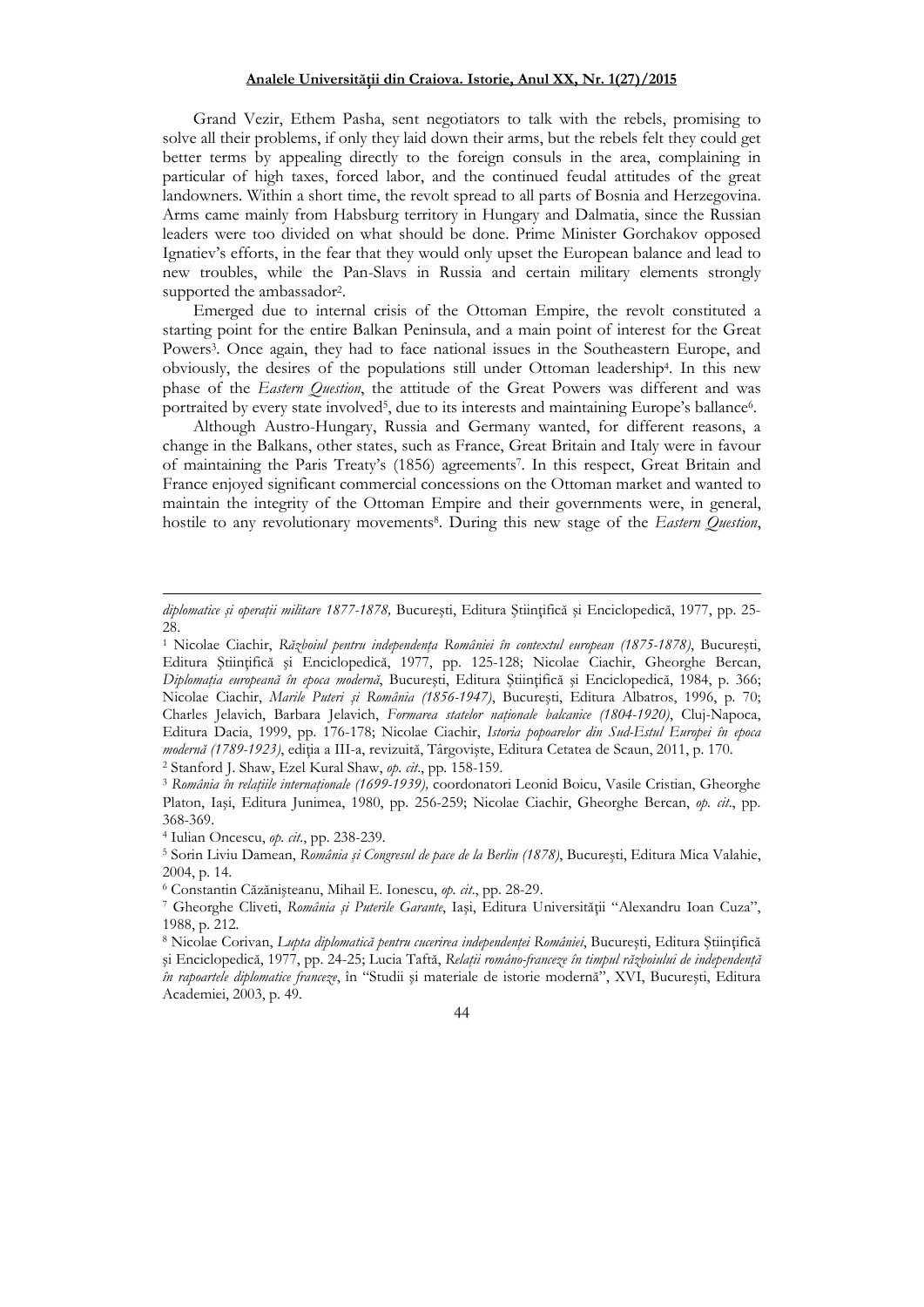France adopted a reserved attitude and supported Russia's diplomatic initiatives, for fear it might be isolated by Germany<sup>1</sup> .

This event, also created the international conditions for obtaining the *independence* of Romania. In the Romanian diplomatic circles, there was, at least, a hope, that one of the Powers favourable to this ideal, might be France, for whom the Romanians had an obvious simpathy<sup>2</sup> , but after the fall of the Second Empire, France lost the former position in the diplomatic arena, in the Western part of the continent, as well as in the Eastern region<sup>3</sup>.

Naturally, Russia help the revolt, but in 1875 it wasn't fully prepaired to engage in a war with Turkey<sup>4</sup> . In Petersburg, the officials thought that the Ottoman Empire wouldn't last long, an idea maintained by some Russian diplomats, such as Gorceakov or Ignatiev, although Russia used its methods to prevent the war<sup>5</sup> .

The outbreak of the Balkan Crisis of 1875, commencing with a revolt in Herzegovina, presented Romanians with several options, according to Frederick Kellogg. They might join Balkan Christians to expel the Turks from Europe, unite with the suzerain Ottoman Empire to suppress the rebels, ally with Austria-Hungarian Empire or Russia to intervene militarily to restore peace, or avoid any involvement in the crisis. Vienna would probably counteract St. Petersburg in pacifying the Balkan Peninsula, owing to their long-standing animosity<sup>6</sup> . Both powers were still recovering from military defeats and both pursued cautious foreign policies, neither side then, wishing to upset the uneasy *balance of power* in Europe.

Romanian patriots, for their part, were unwilling to assist the Turks against the Slavs. Therefore, Romanians seriously contemplated only two possibilities at first: they might fight the Ottoman Empire or remain aloof. Neutrality jarred the rising spirit of Romanian patriotism, but Romanian statesmen, nonetheless, sought to contain popular sentiment in favour of the Orthodox Christian insurgents. Frequent violations of neutrality would create a climate of distrust at home and abroad, and liberal and conservative leaders thus exposed an uncommitted stance as a means of survival. The Romanian army was too weak, the neighboring powers too strong, and the course of events too uncertain for the state to adopt another posture<sup>7</sup>.

The Powers could no longer refrain from interference, and their action was hastened by financial considerations<sup>8</sup>. The inherent extravagance of a bad system had combined with the peculation of officials to bring disaster upon Turkey, and on October  $7<sup>th</sup>$ , 1875, the Sultan was compelled to inform his creditors that he could not pay the full interest on

7 *Ibidem*, pp. 119-120.

<sup>1</sup> Constantin Căzănişteanu, Mihail E. Ionescu, *op. cit*., p. 39.

<sup>2</sup> Iulian Oncescu, *op. cit*., p. 239.

<sup>&</sup>lt;sup>3</sup> Lucia Taftă, R*elații diplomatice româno-franceze în ajunul proclamării independenței,* în "Revista Istorică", Serie Nouă, tomul XIII, nr. 3-4, mai-august, Bucureşti, Editura Academiei, 2002, p. 28.

<sup>4</sup> Nicolae Iorga, *Politica externă a regelui Carol I*, Bucureşti, 1923, pp. 112-116.

<sup>5</sup> Nicolae Ciachir, *Marile Puteri şi România (1856-1947)*, p. 71.

<sup>6</sup> Frederick Kellogg, *The road to Romanian Independence*, Purdue University Press, West Lafayette, Indiana, 1995, p. 119.

<sup>8</sup> Edward S. Creasy, *History of the Ottoman Turks: From the beginning of their empire to the present time*, London, 1878, p. 548.

<sup>45</sup>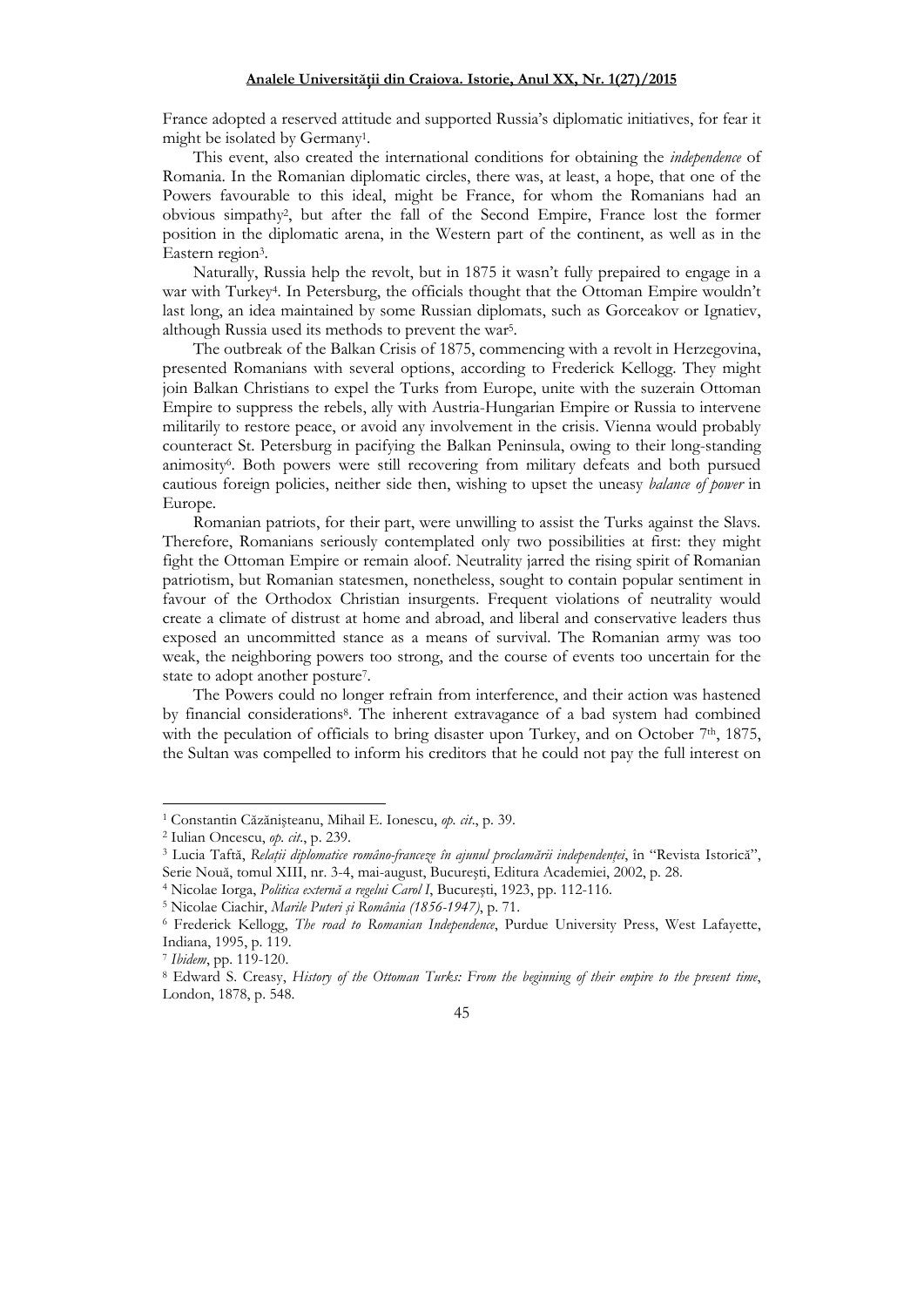the debt<sup>1</sup> . Partial repudiation complicated an international situation already sufficiently embarrassing. Accordingly, the Sovereigns of Germany, Russia, and Austria took counsel together, and on December 30th, 1875, the Austrian Chancellor, Count Andrassy, issued from Buda-Pesth, the Note which bears his name<sup>2</sup> .

The Andrassy Note professed the anxiety of the Powers to curtail the area of the insurrection and to maintain the peace of Europe; it drew attention to the failure of Turkey to carry out reforms long overdue, and it insisted that pressure must be put upon the Sultan effectually to redeem his promises. In particular he must be pressed to grant complete religious liberty; to abolish tax-farming; to apply the direct taxes, locally levied in Bosnia and Herzegovina, to the local needs of those provinces; to improve the condition of the rural population by multiplying peasant owners; and, above all, to appoint a special commission, composed in equal numbers of Mussulmans and Christians, to control the execution not only of the reforms now proposed by the Powers, but also of those spontaneously promised by the Sultan in the *Irade* of October 2nd, 1875 and the *Firman* of December 12<sup>th</sup>, 1875. Finally, the three emperors required that the Sultan should, by a signed Convention, pledge himself to a prompt and effectual execution of the reforms; in default of which the Powers could not undertake to continue their efforts to restrain and pacify the insurgents<sup>3</sup>. To this Note, the British Government gave a general adhesion, though they pointed out that the Sultan had during the last few months promised to carry out the more important of the reforms indicated therein.

The Note was presented to the Porte at the end of January, 1876 and the Sultan, with almost suspicious promptitude, accepted four out of the five points, the exception being the application of the direct taxes to local objects. The friendly efforts of the diplomatists were foiled, however, by the attitude of the insurgents. The latter refused, not unnaturally, to be satisfied with mere assurances, or to lay down their arms without substantial guarantees<sup>4</sup> . The Sultan on his side insisted, again not without reason, that it was impossible to initiate a scheme of reform while the provinces were actually in armed rebellion. Meanwhile, the mischief was spreading. Bosnia threw in its lot with the Herzegovina; Serbia, Montenegro, and Bulgaria were preparing to do the same when, at the beginning of May, a fanatical Mohammedan outbreak at Salonica led to the murder of the French and German consuls<sup>5</sup>. Drastic measures were obviously necessary, if a great European conflagration was to be avoided.

On May 11th, 1876, the Austrian and Russian Chancellors were at the Berlin conference with Prince Bismarck, determined to make further and more peremptory demands upon the Sultan<sup>6</sup>. There was to be an immediate armistice of two months' duration, during which certain measures of pacification and repatriation were to be executed under the superintendence of the delegates of the Powers. A mixed Commission, composed of natives, faithfully representing the two creeds of the country and presided

<sup>6</sup> *Istoria Imperiului otoman* (coordonator Robert Mantran), traducere de Cristina Bîrsan, Bucureşti, Editura BicAll, 2001, p. 435.



<sup>&</sup>lt;sup>1</sup> Mustafa Ali Mehmed, *Istoria turcilor*, București, Editura Științifică și Enciclopedică, 1976, pp. 338-344.

<sup>2</sup> Stephen Pierce Hayden Duggan, *The Eastern Question. A study in diplomacy*, New York, 1902, p. 130.

<sup>&</sup>lt;sup>3</sup> Documente privind Istoria României. Războiul pentru independență, vol. I, partea a II-a, București, Editura Academiei, 1954, p. 258.

<sup>4</sup> Nicolae Ciachir, *Istoria popoarelor din Sud-Estul Europei în epoca modernă (1789-1923)*, p. 172.

<sup>5</sup> Iulian Oncescu, *op. cit*., p. 244.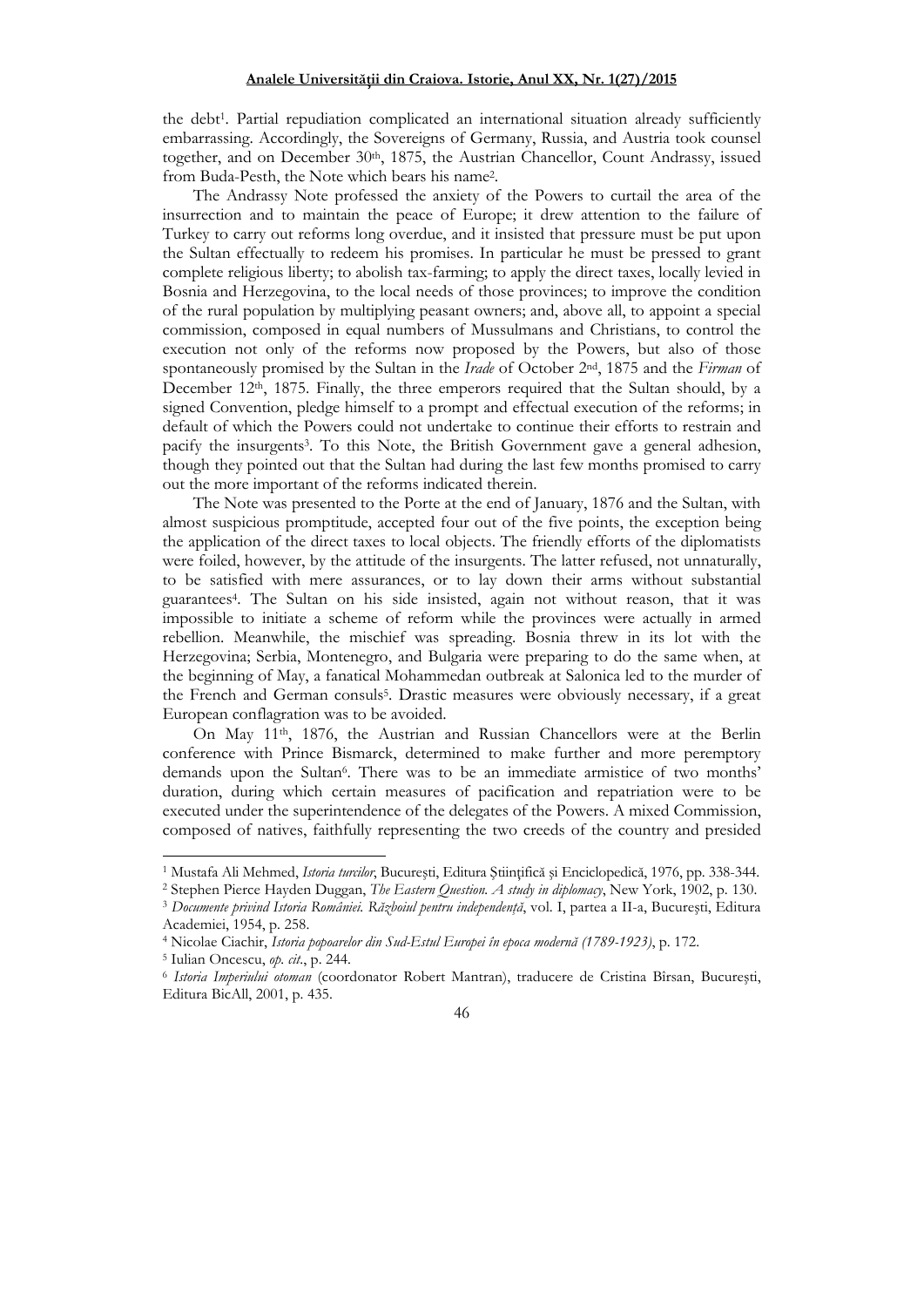over by a native Christian, was to be appointed in Bosnia and the Herzegovina and the insurgents were to be permitted to remain under arms until the reforms promised by the Sultan in October and December, 1875, had been carried into effect<sup>1</sup>. If by the expiry of the armistice, the object of the Powers had not been attained, diplomatic action would have to be reinforced. France and Italy assented to the Note, but the British Government regarded the terms as unduly peremptory. They resented, very naturally, the independent action of the three imperial Powers and declined, on May 19th, 1876, to be a party to the Memorandum. Disraeli's refusal to assent to the Berlin Memorandum created profound perturbation abroad and evoked a storm of criticism at home<sup>2</sup> .

Romania's statesmen saw the conference as a vehicle for redefining their country's international position and with that in mind, Dumitru Brătianu went to Constantinople to argue the Romanian case. Brătianu was to call for the "consecration of the political status of Romania by a special guarantee for its perpetual neutrality". In the event of war between The Ottoman Empire and one of the Powers, Romania would receive instructions from the other powers as to its "line of conduct" and an affirmation of its "rights, neutrality and territorial integrity". The powers, however, ignored Romania's demands and disregarded the Romanian question in Constantinople<sup>3</sup> .

The Balkan Crisis became more complex, with the outbreak of the Serbo-Turkish War on June  $30<sup>th</sup>$ , 1876. Prince Milan had been stimulated to action, partly by irresistible pressure from his own people, and partly by fear of Peter Karageorgevic, the representative of the rival dynasty. One day later, Prince Nicholas of Montenegro followed his example. The Serbs had, of course, a direct interest – political, ethnic and economic – in the insurgents in neighboring Herzegovina and Bosnia. Serbs hoped not only for independence, but for the creation of a large Serbian state. In order to achieve their goals, they needed weapons. Prince Milan (1868-1889) purchased guns and swords (120,000 riffles, 12 field guns and 5,000 swords) in Germany and obtained transport for them by way of Russia<sup>4</sup> .

The Porte, already engaged in war with Serbia and Montenegro, was terrified at the idea of an attack upon the right flank of its army, and determined upon a prompt and terrible suppression of the Bulgarian revolt<sup>5</sup>. On June 23<sup>rd</sup>, 1876, a London newspaper published the first account of the horrors alleged to have been perpetrated by the Turks in Bulgaria. How much of exaggeration there was in the tale of atrocities with which England and the world soon rang it was and is impossible to say<sup>6</sup>.

Meanwhile, another complication had arisen. At the end of June, Serbia and Montenegro, as we have already indicated, had declared war upon Turkey. The Serbian

<sup>1</sup> *Ibidem*.

<sup>2</sup> Sorin Liviu Damean, *op. cit*., p. 16; Iulian Oncescu, *op. cit*., p. 244.

<sup>&</sup>lt;sup>3</sup> Nicolae Corivan, *Lupta diplomatică pentru cucerirea independenței României*, p. 38; Constantin Căzănişteanu, Mihail E. Ionescu, *op. cit*., pp. 68-69; Gheorghe Cliveti, *România şi Puterile Garante*…, pp. 217-218.

<sup>4</sup> Frederick Kellogg, *op. cit*., p. 123.

<sup>&</sup>lt;sup>5</sup> The Bulgarian revolt was mentioned even in the Romanian newspapers, indicating the atrocities committed. For this event see: "Românul" of September 14<sup>th</sup>, 1876; "Timpul" of July 16<sup>th</sup>, August  $5<sup>th</sup>$ ,  $12<sup>th</sup>$ , and  $25<sup>th</sup>$ ,  $1876$  and "Telegraful român", Sibiu, of May  $4<sup>th</sup>$ ,  $9<sup>th</sup>$ ,  $16<sup>th</sup>$  and  $19<sup>th</sup>$  and June  $3<sup>rd</sup>$ , 1876.

<sup>6</sup> Constantin Căzănişteanu, Mihail E. Ionescu, *op. cit*., p. 33.

<sup>47</sup>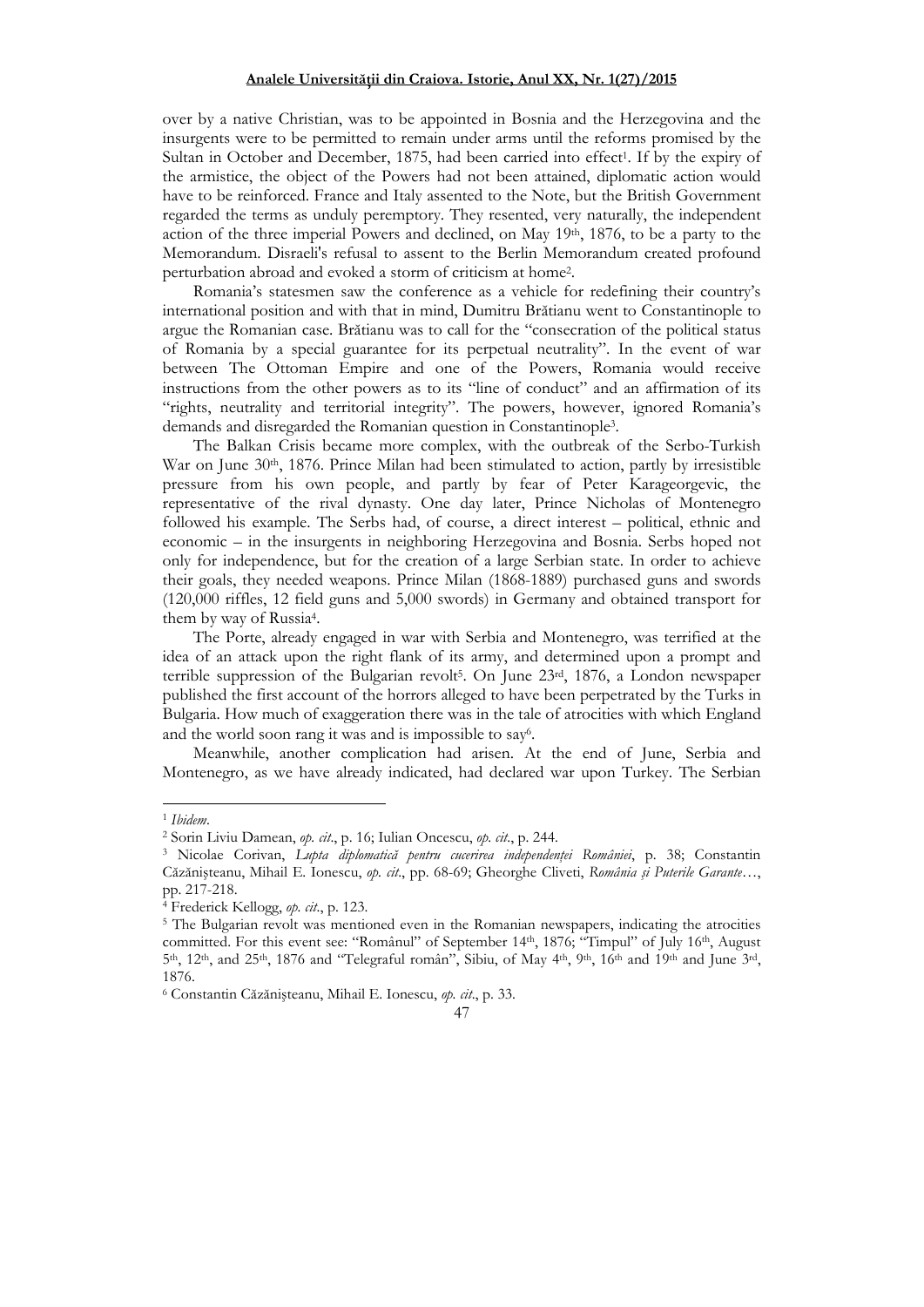army consisted largely of Russian volunteers and was commanded by a Russian general. The Serbian army, even reinforced by the volunteers, could offer but a feeble resistance to the Turk, and in August Prince Milan, acting on a hint from England, asked for the mediation of the Powers. England, thereupon, urged the Sultan to come to terms with Serbia and Montenegro, lest a worse thing should befall him<sup>1</sup> .

The Sultan declined an armistice, but formulated his terms and intimated that if the Powers approved them, he would grant an immediate suspension of hostilities. But to Lord Derby's chagrin Serbia would accept nothing less than an armistice, and, after a six weeks' suspension, hostilities recommenced<sup>2</sup> . Nevertheless, the English Government was untiring in its efforts to promote a pacification, and suggested to the Powers, on September 21<sup>st</sup>, 1876, some heads of proposals: the status-quo in Serbia and Montenegro; local or administrative autonomy for Bosnia and Herzegovina; guarantees against maladministration in Bulgaria, and a comprehensive scheme of reform, all to be embodied in a protocol concluded between the Porte and the Powers<sup>3</sup> .

Russia then proposed, on September 26<sup>th</sup>, that, in the event of a refusal from Turkey, the allied fleets should enter the Bosphorus, that Bosnia should be temporarily occupied by Austria, and Bulgaria by Russia. Turkey, thereupon, renewed her dilatory tactics, but Russia's patience was almost exhausted. General Ignatiev arrived at Constantinople, on a special mission from the Tsar, on October  $16<sup>th</sup>$ , and on the  $30<sup>th</sup>$ , presented his ultimatum. If an armistice were not concluded with Serbia within forty-eight hours, the Russian Embassy was to be immediately withdrawn. On November 2nd, the Porte gave way and Serbia was saved. A breathing space was permitted to the operations of diplomacy.

The interval was utilized by the meeting of a Conference of the Powers at Constantinople, which began on December 11<sup>th</sup>, 1876<sup>4</sup>. The Powers agreed to the terms suggested by Lord Derby in September, but the Porte was obdurate. Profuse in professions and promises of reform, the Porte, selected this moment for the promulgation of a new parliamentary constitution, but it stubbornly refused to allow Europe to superintend the execution of the reforms<sup>5</sup>.

There was to be a Legislative Body of two Houses: a nominated Senate and an elected Chamber of Deputies; a responsible Executive; freedom of meeting and of the press; an irremovable judiciary and compulsory education. But, though the Sultan was prodigal in the concession of reforms, on paper, no one but himself should have a hand in executing them. On this point the Sultan was inexorable<sup>6</sup>.

Thereupon, General Ignatiev, refusing to take further part in a solemn farce, withdrew from the Conference. The Tsar had already announced, on November 10<sup>th</sup>, 1876, his intention to proceed single-handed, if the Porte refused the demands of the Powers, his army was already mobilized on the Pruth, and war appeared imminent.

<sup>1</sup> Nicolae Ciachir, *Marile Puteri şi România (1856-1947)*, p. 76; idem, *Istoria popoarelor din Sud-Estul Europei în epoca modernă (1789-1923)*, p. 175.

<sup>2</sup> Nicolae Ciachir, Gheorghe Bercan, *op. cit*., p. 378.

<sup>3</sup> *Ibidem*, pp. 379-380.

<sup>&</sup>lt;sup>4</sup> Ibidem, p. 382; see Vasile Maciu, România și conferința de la Constantinopol, în "Analele Universității București", Seria Științe Sociale, Istorie, nr. 9/1957, p. 174.

<sup>5</sup> See: J.A.R. Marriott, *The Eastern Question. An historical study in European diplomacy*, Oxford, 1917, p. 294.

<sup>6</sup> *Ibidem*.

<sup>48</sup>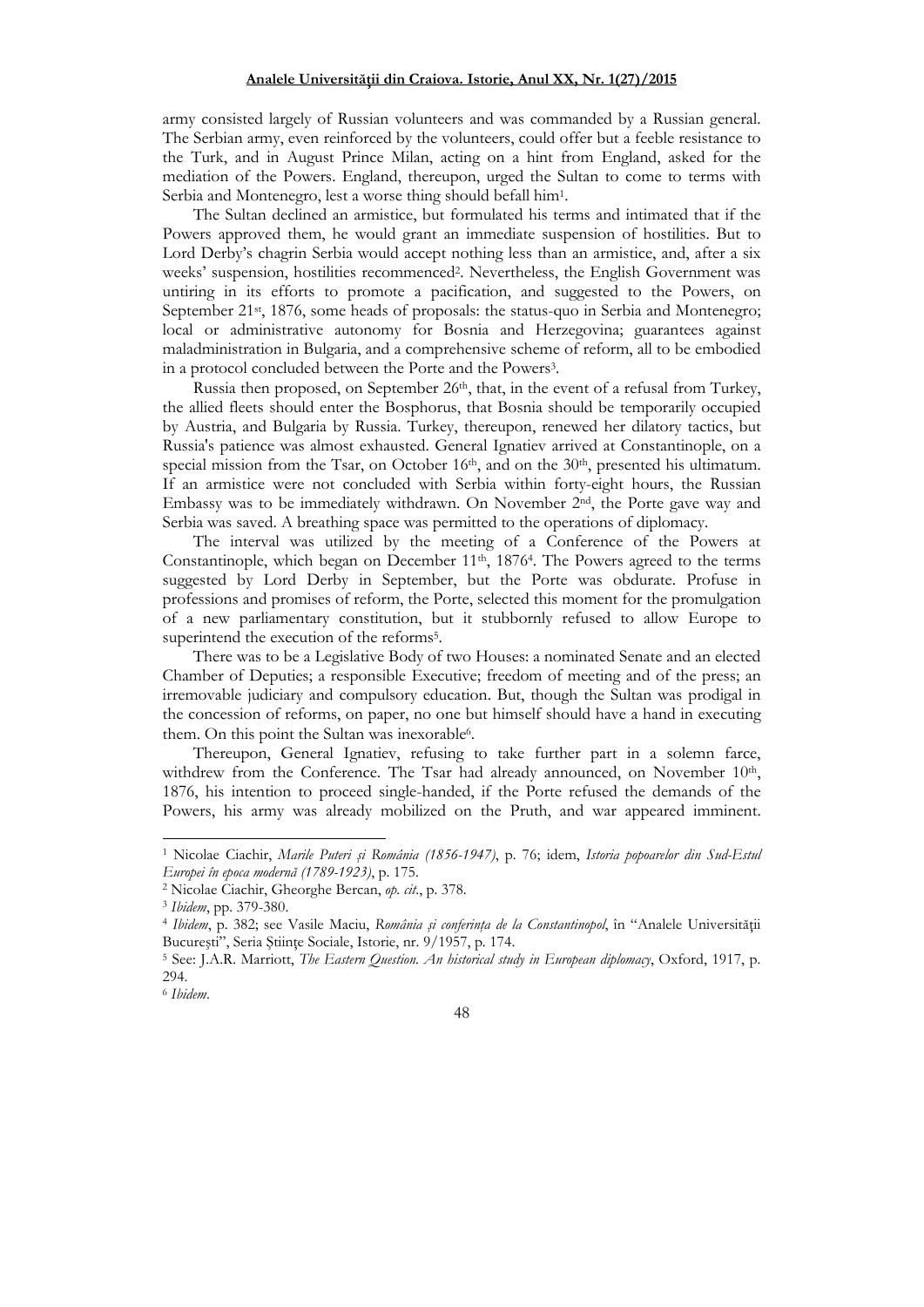However, the diplomatists made one more effort to avert it. Their demands were reduced to a minimum: putting aside an extension of territory for Serbia or Montenegro, they insisted upon the concession of autonomy to Bosnia, to the Herzegovina, and to Bulgaria, under the control of an international commission<sup>1</sup>.

Regarding Romania's case, Andrassy supported its policy of arming for defense even against the unlikely prospect of an Ottoman attack. He suggested, that if Russia invaded, Romania should declare that it yielded to a superior force. Romania's army ought to move away from advancing Russian troops, thereby preserving neutrality. If Romania remained neutral, the Austrian stateman promised to endeavor to maintain the indivisibility of the territory. Savfet Pasha also favored Romania's neutrality, seeing their vassal as a defensive buffer against Russia. Savfet Pasha was willing to deal on some Romanian claims, but not at the Ambassadorial Conference<sup>2</sup> .

Failure to win a hearing at the conference in Constantinople, plus Savfet Pasha's apparent willingness to discuss neutrality and some of Romania's requests, prompted Dumitru Brătianu to ask for new instructions. Nicolae Ionescu empowered Brătianu to negociate on the basis of Kogălniceanu's seven demands<sup>3</sup> . Ionescu had earlier disavowed Kogălniceanu's points about the consular jurisdiction and the possession of the Danube Delta. Now, however, Ionescu – while still disregarding consular jurisdiction – called for the cession of the Danube Delta to Romania. Moreover, he insisted that Romania's neutrality be guaranteed by a treaty<sup>4</sup> . Previously, the Romanians had assumed that their neutrality came from the Powers, but now, they wanted a special covenant confirming this situation.

Having indicated that, we can say that one area on concord was that of neutrality, Savfet Pasha declaring that Turkey would forbear crossing the Danube River in case of war. Romania's neutrality would hence be safeguarded and, more important for Turkey, a protective shield would be raised against a Russian offensive in the Balkans. As to the Danube Delta, Brătianu gained support of neither Savfet nor the representatives of the other Powers, the latter being more concerned with other subjects<sup>5</sup>.

On January 20<sup>th</sup>, 1877, the Sultan categorically refused the demands and on the 21<sup>st</sup>, the Conference broke up<sup>6</sup>. Great Britain, nevertheless, persisted in her efforts to preserve peace, and on March 31st, 1877, the Powers signed in London a *protocol* proposed by Count Schouvalov<sup>7</sup>.

In the meantime, Midhat had been negotiating a separate peace with Serbia and Montenegro to undermine the position of the Powers at the Constantinople Conference

<sup>1</sup> *Ibidem*, pp. 294-295.

<sup>2</sup> Frederick Kellogg, *op. cit*., p. 127.

<sup>3</sup> Arhiva Ministerului Afacerilor Externe al României, Bucureşti (The Archives of the Romanian Foreign Ministry, Bucharest), fond Paris, vol. 6, nota nr. 6174 din 16/28 iunie 1876, Bucureşti; Mihail Kogălniceanu către Nicolae Calimachi-Catargi, agentul diplomatic al României la Paris.

<sup>&</sup>lt;sup>4</sup> România în relațiile internaționale (1699-1939), p. 266; Sorin Liviu Damean, op. cit., p. 19.

<sup>&</sup>lt;sup>5</sup> I*ndependența României în conștiința europeană* (ediție de documente îngrijită de Corneliu-Mihail Lungu, Tudor Bucur, Ioana Alexandra Negreanu), Bucureşti, Editura Semne, 1997, pp. 172-173; Marius Alexandru Istina, Criza orientală și relațiile româno-franceze (1875-1878), în "Carpica", vol. XXIX, Bacău, 2000, pp. 257-258; Sorin Liviu Damean, *op. cit*., p. 20; Iulian Oncescu, *op. cit*., p. 245. 6 Edward S. Creasy, *op. cit*., p. 549.

<sup>7</sup> J.A.R. Marriott, *op. cit*., p. 295.

<sup>49</sup>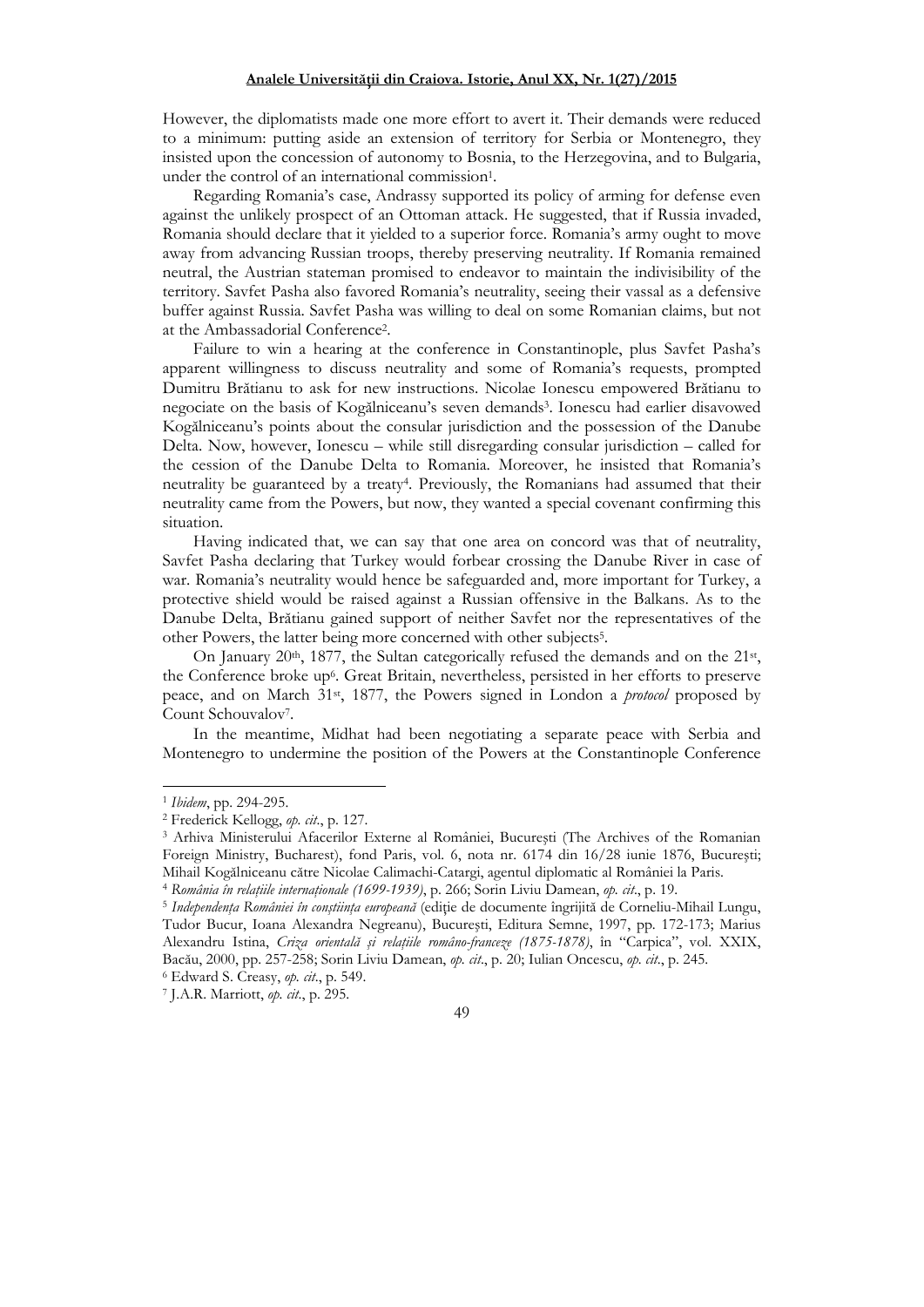and to remove the bases for the Russian threats. Right after Murat's deposition, Prince Milan had accepted the Ottoman conditions, and the peace agreement was signed on February 28th 1877, providing that Serbia return to its prewar status. It promised not to build any additional fortifications along the Ottoman boundaries or to support any of the terrorist bands operating within Ottoman territory. The Ottoman flag would continue to fly over the fort of Belgrade but without any Ottoman garrison and, in return, Serbia would recognize the religious freedom of all Muslims, Jews, Armenians, and Catholics within its territory. Efforts to secure a similar peace with Montenegro proved fruitless, however, since the latter was under Russian influence to continue the war in order to give the Tzar the pretext he wanted for direct intervention<sup>1</sup>. The stage was being set for an attack on the Ottomans regardless of what the Porte arranged with its vassals.

The failure of the Constantinople Conference, however, finally enabled the Tzar to secure the desired agreement, at Budapest, on January 15<sup>th</sup>, 1877. Austrian benevolent neutrality was promised in case of a Russo-Ottoman war, in return for its being allowed to occupy Bosnia and Herzegovina when it wished, with Serbia, Montenegro remaining neutral and not to be occupied by either of the signatories. Russia would get Bessarabia, and the allies would support each other, against any objections by the other powers. No specific mentions regarding Bulgaria were included, though the agreement did prohibit any large state being formed in the area. If the Ottoman Empire broke up completely, Constantinople would be a free city, rather than going to Russia or Greece, but the latter would be compensated with Crete, Thessaly, and Southern Epirus. Russia, thus gained a free hand against the Porte, while Austria secured considerable territory as well as assurance that it rather than Russia would dominate Serbia – all in return for simple neutrality<sup>2</sup> .

Taking cognizance of the Turkish promises of reform, the Powers declared their intention of watching carefully the manner in which the promises of the Ottoman Government are carried into effect. If, however, the condition of the Christian subjects of the Porte should again lead to a return of the complications, which periodically disturb the peace of the East, they think it right to declare, that such a state of things would be incompatible with their interests and those of Europe in general. Turkey rejected the London Protocol on April 10<sup>th</sup>, 1877, and on April 24<sup>th</sup>, the Tsar, having secured the friendly neutrality of Austria, declared war<sup>3</sup> .

During the *Balkan Crisis*, Romanian statesmen frequently sought the advice of the Great Powers. That counsel and Romania's military weakness dictated Bucharest's policy of neutrality, while many Romanians believed indeed that their goal of Independence could be won solely with the Power's aid in a victorious war against the Turks, an assertion that was far from being true.

<sup>1</sup> Stanford J. Shaw, Ezel Kural Shaw, *op. cit*., p. 180.

<sup>2</sup> *Ibidem*, p. 181.

<sup>3</sup> J.A.R. Marriott, *op. cit*., p. 295.

<sup>50</sup>